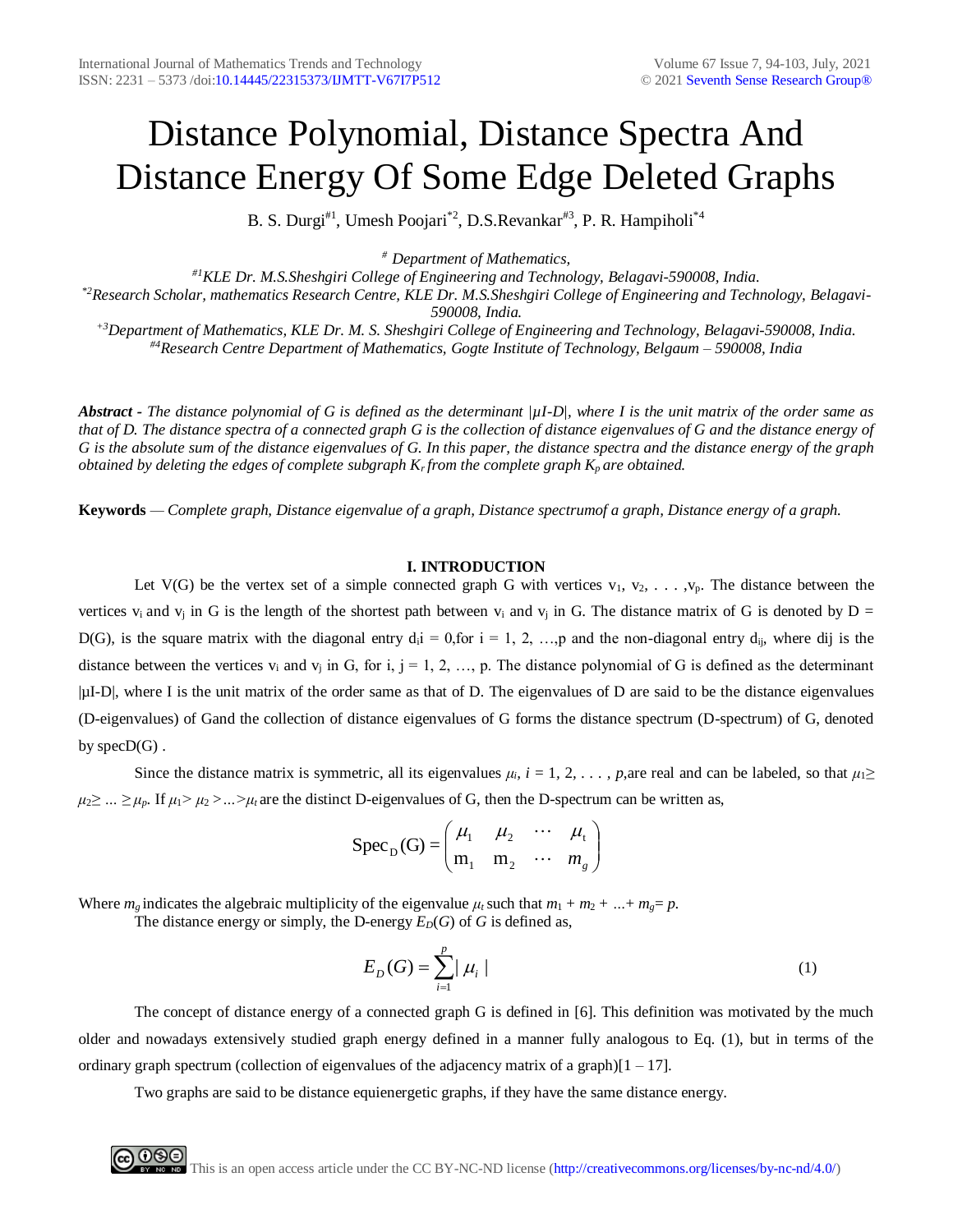If *M* is a non – singular square matrix, then  $\begin{bmatrix} M & N \\ D & Q \end{bmatrix}$  $\begin{vmatrix} N & N \\ P & Q \end{vmatrix} = |M||Q - PM^{-1}N|$  (2)

The spectral graph theoretic definitions in this paper follow the book[1]. All graphs considered in this paper are simple and connected.

#### **II. Main Results**

Let  $K_p$  be the complete graph on p vertices. An edge deleted graph  $G - e$  is the subgraph of G obtained by deleting the edge *e* from G without deleting the end vertices of G.

Two subgraphs  $G_1$  and  $G_2$  are said to be independent, if  $V(G_1) \cap V(G_2)$  is an empty set.

Definition 2.1 [12]: Let  $K_{m_1}$  and  $K_{m_2}$  are the two independent copmlete subgraphs of a complete graph  $K_p$ . The graph obtained by deleting all the edges of  $k_1 + k_2$  independent complete subgraphs,  $K_{m_1}(k_1)$  copies),  $K_{m_2}(k_2)$  copies) from  $K_p$ , is

denoted by 
$$
K_{c_p}\left(p,(m_1,k_1),(m_2,k_2)\right)
$$
 such that  $\sum_{i=1}^2 m_i k_i \leq p$ .

For the sake of brevity, we use  $K_{c_p}(p,m,k)$  in place of  $K_{c_p}\left(p,\left(m_1,k_1\right),\left(m_2,k_2\right)\right)$ .

Theorem 2.1. Let p,  $m_i, k_i$ ,  $i = 1,2$  are positive integers with 2 1 *i i i*  $\sum_{i=1}^{n} m_i k_i \leq p$ . Then for  $p \geq 3$ , the distance polynomial of

$$
K_{c_p}\left(p,(m_1,k_1),(m_2,k_2)\right) \text{ is,}
$$
\n
$$
\varphi[K_{c_p}(P,(m_1,k_1),(m_2,k_2)) : \mu] =
$$
\n
$$
(1+\mu)^{P-\sum_{i=1}^{2}m_ik_i-1} (2+\mu)^{\sum_{i=1}^{2}m_ik_i-\sum_{i=1}^{2}k_i} (m_1-\mu-2)^{k_1-1}(m_2-\mu-2)^{k_2} \times
$$
\n
$$
\{(P-m_1-\mu)(1+\mu)-\frac{m_2k_2(m_2-m_1)(1+\mu)}{m_2-\mu-2} - [(P-\sum_{i=1}^{2}m_ik_i-2(1+\mu)](m_1-1)\}
$$

Proof: Let 1, 2,…, m<sub>1</sub>, m<sub>1</sub>+1, m<sub>1</sub>+2,…, 2m<sub>1</sub>, 2m<sub>1</sub>+1, 2m<sub>1</sub>+2,…, m<sub>1</sub>k<sub>1</sub>, m<sub>1</sub>k<sub>1</sub>+1, m<sub>1</sub>k<sub>1</sub>+2,…, m<sub>1</sub>k<sub>1</sub>+m<sub>2</sub>, m<sub>1</sub>k<sub>1</sub>+m<sub>2</sub>+1,  $m_1k_1+m_2+2,..., m_1k_1+m_2k_2, m_1k_1+m_2k_2+1, m_1k_1+m_2k_2+2,..., p$  are the vertices of  $K_p$  and hence the vertices of  $K_{c_p}(p,m,k)$ .

The distance polynomial of  $K_{c_p}(p,m,k)$  is equal to the det|μI-D|. In the computations followed, we take det|D-μI| in place of det $|\mu I-D|$  and at the end the result obtained will be multiplied by(-1)<sup>p</sup>.

Now, det|D-μI| is equal to

|                                                                                                                        |                           | $\overline{\phantom{0}}$                                                    | $\overline{\phantom{0}}$<br>$\scriptstyle\sim$<br>$\mathbf{\sim}$<br>$\scriptstyle\sim$<br>冖<br>┍<br>−<br>$\overline{\phantom{0}}$<br>− | $\sim$<br>$\sim$<br>$\sim$<br>⊂<br>-<br>$\overline{\phantom{0}}$<br>−                                                  |          |  |
|------------------------------------------------------------------------------------------------------------------------|---------------------------|-----------------------------------------------------------------------------|-----------------------------------------------------------------------------------------------------------------------------------------|------------------------------------------------------------------------------------------------------------------------|----------|--|
| $\overline{\phantom{0}}$<br>⇁<br>$\mathbf{\overline{}}$<br>日<br><b>__</b><br>┍<br>$\overline{\phantom{0}}$<br>$\cdots$ | ⊏<br>$\cdots$<br>$\cdots$ | $\overline{\phantom{0}}$<br>$\overline{m}$<br>$\overline{\phantom{0}}$<br>日 | $\overline{\phantom{0}}$<br>$\overline{\phantom{0}}$<br>$\overline{\phantom{0}}$<br>ਸ<br>⊂<br>⊟<br>$\cdots$                             | $\overline{\phantom{0}}$<br>−<br>$\mathbf{\mathbf{\mathsf{C}}}\mathbf{ }$<br>$\overline{\phantom{0}}$<br>⊟<br>$\cdots$ | $\cdots$ |  |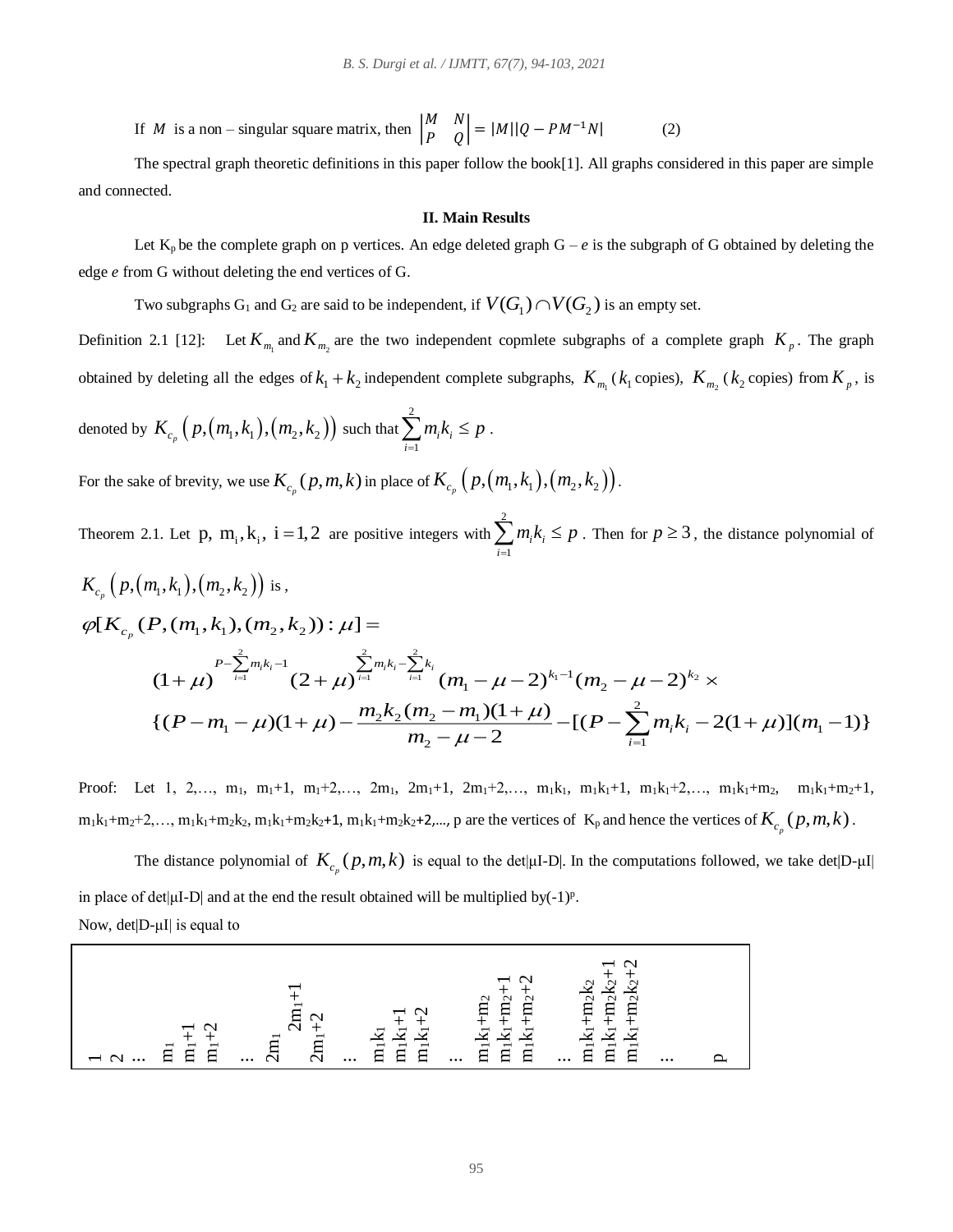| $-\mu$         |  |  |  |                                                                                                                                                                                                                           |  |  |  |  |  |                                                                                                                                                                                                                                |  |        | $\mathbf{1}$ |
|----------------|--|--|--|---------------------------------------------------------------------------------------------------------------------------------------------------------------------------------------------------------------------------|--|--|--|--|--|--------------------------------------------------------------------------------------------------------------------------------------------------------------------------------------------------------------------------------|--|--------|--------------|
| $\overline{2}$ |  |  |  | $-\mu$ 2 1 1  1 1 1  1 1 1  1 1 1  1 1 1                                                                                                                                                                                  |  |  |  |  |  |                                                                                                                                                                                                                                |  |        | $\mathbf{1}$ |
|                |  |  |  | المواصل والمستحق والمستحق والمستحق والمستحق والمستحق والمستحق والمستحق والمستحق والمستحق والمستحقة                                                                                                                        |  |  |  |  |  |                                                                                                                                                                                                                                |  |        | $\Box$       |
| 2              |  |  |  | 2 $-\mu$ 1 1  1 1 1  1 1 1  1 1 1  1 1 1                                                                                                                                                                                  |  |  |  |  |  |                                                                                                                                                                                                                                |  |        | 1            |
| $\mathbf{1}$   |  |  |  | $1 \cdots 1 - \mu 2 \cdots 2 1 1 \cdots 1 1 1 \cdots 1 1 1 \cdots 1 1 1 \cdots$                                                                                                                                           |  |  |  |  |  |                                                                                                                                                                                                                                |  |        | 1            |
| 1              |  |  |  | $1 \cdots 1$ 2 $-\mu$ $\cdots$ 2 1 1 $\cdots$ 1 1 $\cdots$ 1 1 1 $\cdots$ 1 1 1 $\cdots$                                                                                                                                  |  |  |  |  |  |                                                                                                                                                                                                                                |  |        | 1            |
|                |  |  |  | and the contract of the contract of the contract of the contract of                                                                                                                                                       |  |  |  |  |  | and the contract of the                                                                                                                                                                                                        |  |        | $\Box$       |
| 1              |  |  |  |                                                                                                                                                                                                                           |  |  |  |  |  |                                                                                                                                                                                                                                |  |        | $\mathbf{1}$ |
| $\mathbf{1}$   |  |  |  | $1 \cdots 1 \quad 1 \quad 1 \cdots 1 \quad -\mu \quad 2 \quad \cdots \quad 2 \quad 1 \quad 1 \quad \cdots \quad 1 \quad 1 \quad 1 \quad \cdots \quad 1 \quad 1 \quad 1 \quad \cdots$                                      |  |  |  |  |  |                                                                                                                                                                                                                                |  |        | $\mathbf{1}$ |
| $\mathbf{1}$   |  |  |  | $1 \cdots 1 \quad 1 \quad 1 \cdots 1 \quad 2 \quad -\mu \cdots 2 \quad 1 \quad 1 \quad \cdots 1 \quad 1 \quad 1 \cdots 1 \quad 1 \quad 1 \cdots$                                                                          |  |  |  |  |  |                                                                                                                                                                                                                                |  |        | $\mathbf{1}$ |
|                |  |  |  | the contract of the contract of the contract of the contract of the contract of the contract of the                                                                                                                       |  |  |  |  |  |                                                                                                                                                                                                                                |  |        | $\Box$       |
| 1              |  |  |  | $1 \cdots 1 \quad 1 \quad 1 \cdots 1 \quad 2 \quad 2 \cdots -\mu \quad 1 \quad 1 \cdots 1 \quad 1 \quad 1 \cdots 1 \quad 1 \quad 1 \cdots$                                                                                |  |  |  |  |  |                                                                                                                                                                                                                                |  |        | $\mathbf{1}$ |
| 1              |  |  |  | $1\ \ \cdots\ \ 1\quad \ 1\quad \ 1\quad \ 1\quad \ \cdots\ \ 1\quad \ 1\quad \ 1\quad \ \cdots\ \ 1\quad \, -\mu\quad \ 2\quad \ \cdots\quad \ 2\quad \ 1\quad \ 1\quad \cdots\quad \ 1\quad \ 1\quad \ 1\quad \ \cdots$ |  |  |  |  |  |                                                                                                                                                                                                                                |  |        | 1            |
| $\mathbf{1}$   |  |  |  | $1 \cdots 1 \quad 1 \quad 1 \cdots 1 \quad 1 \quad 1 \cdots 1 \quad 2 \quad -\mu \cdots 2 \quad 1 \quad 1 \cdots 1 \quad 1 \quad 1 \cdots$                                                                                |  |  |  |  |  |                                                                                                                                                                                                                                |  |        | 1            |
|                |  |  |  | the contract of the contract of the contract of the contract of the contract of                                                                                                                                           |  |  |  |  |  |                                                                                                                                                                                                                                |  |        |              |
| 1              |  |  |  | $1\ \ \cdots\ \ 1\quad \ 1\quad \ 1\quad \ 1\quad \ \cdots\ \ 1\quad \ 1\quad \ 1\quad \ \cdots\ \ 1\quad \ 2\quad \ 2\quad \ \cdots\ \ -\mu\quad \ 1\quad \ 1\quad \cdots\quad \ 1\quad \ 1\quad \ 1\quad \ \cdots$      |  |  |  |  |  |                                                                                                                                                                                                                                |  |        | $\mathbf{1}$ |
| $\mathbf{1}$   |  |  |  | $1 \cdots 1 \quad 1 \quad 1 \cdots 1 \quad 1 \quad 1 \cdots 1 \quad 1 \quad 1 \cdots 1 \quad 1 \cdots 1 \quad -\mu \quad 2 \cdots 2 \quad 1 \quad 1 \cdots$                                                               |  |  |  |  |  |                                                                                                                                                                                                                                |  |        | 1            |
| 1              |  |  |  | 1  1 1 1  1 1 1  1 1 1  1 2 $-\mu$ 2 1 1                                                                                                                                                                                  |  |  |  |  |  |                                                                                                                                                                                                                                |  |        | $\mathbf{1}$ |
|                |  |  |  |                                                                                                                                                                                                                           |  |  |  |  |  | and the contract of the contract of the contract of the contract of the contract of the contract of the contract of the contract of the contract of the contract of the contract of the contract of the contract of the contra |  |        |              |
| -1             |  |  |  | 1  1 1 1 1 1 1 1 1 1 1 1 1 1 2 2 $\cdots$ - $\mu$ 1 1 $\cdots$                                                                                                                                                            |  |  |  |  |  |                                                                                                                                                                                                                                |  |        | -1           |
| $\mathbf{1}$   |  |  |  | $1 \cdots 1 \quad 1 \quad 1 \cdots 1 \quad 1 \quad 1 \cdots 1 \quad 1 \quad 1 \cdots 1 \quad 1 \quad 1 \cdots 1 \quad 1 \cdots 1 \quad -\mu \quad 1 \cdots$                                                               |  |  |  |  |  |                                                                                                                                                                                                                                |  |        | 1            |
| 1              |  |  |  | 1  1 1 1  1 1 1  1 1 1  1 1 1  1 1 - 1                                                                                                                                                                                    |  |  |  |  |  |                                                                                                                                                                                                                                |  |        | $\mathbf{1}$ |
|                |  |  |  |                                                                                                                                                                                                                           |  |  |  |  |  | $\mathcal{L}^{\mathcal{A}}$ and $\mathcal{L}^{\mathcal{A}}$ are the set of the set of $\mathcal{L}^{\mathcal{A}}$                                                                                                              |  |        |              |
|                |  |  |  |                                                                                                                                                                                                                           |  |  |  |  |  |                                                                                                                                                                                                                                |  | $-\mu$ |              |
| $\mathbf{1}$   |  |  |  | $1 \cdots 1 \cdot 1 \cdot 1 \cdots 1 \cdot 1 \cdot 1 \cdots 1 \cdot 1 \cdot 1 \cdots 1 \cdot 1 \cdot 1 \cdots 1 \cdot 1 \cdot 1 \cdots$                                                                                   |  |  |  |  |  |                                                                                                                                                                                                                                |  |        | $-\mu$       |

Subtracting first column from all other columns and setting  $X = 1 + \mu$ , we get,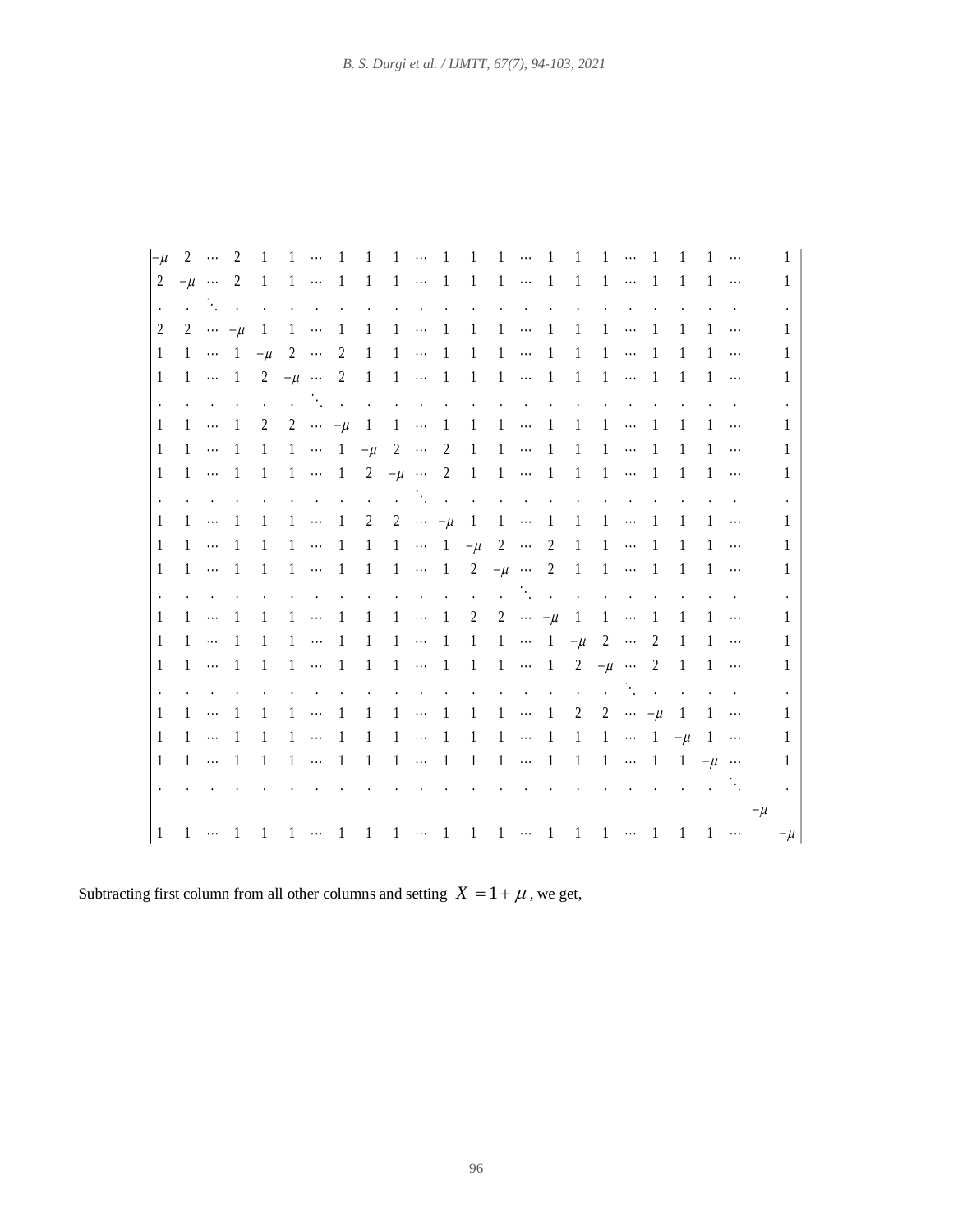| $-\mu$         | $1+X$ $\cdots$ $1+X$ |                         |                            | X              |                         |              |                | $X \quad \cdots \quad X \quad X \quad X \quad \cdots \quad X \quad X \quad X \quad \cdots \quad X \quad X \quad X \quad \cdots \quad X \quad X$                              |              |                             |              |                                                                                |              |              |                                                                                                                 |              |              |                |                          | $X \cdots$ |                  | X                |
|----------------|----------------------|-------------------------|----------------------------|----------------|-------------------------|--------------|----------------|------------------------------------------------------------------------------------------------------------------------------------------------------------------------------|--------------|-----------------------------|--------------|--------------------------------------------------------------------------------|--------------|--------------|-----------------------------------------------------------------------------------------------------------------|--------------|--------------|----------------|--------------------------|------------|------------------|------------------|
| $\overline{2}$ | $-(1+X)$             |                         | $\sim$ 0                   |                |                         |              |                |                                                                                                                                                                              |              |                             |              |                                                                                |              |              |                                                                                                                 |              |              |                |                          |            |                  | $-1$             |
|                |                      |                         | and the state of the state |                | the control of the con- |              |                |                                                                                                                                                                              |              | and the control of the con- |              |                                                                                |              |              | the contract of the contract of the contract of the contract of the contract of the contract of the contract of |              |              |                |                          |            |                  |                  |
|                | $^{\circ}$           |                         | $\cdots$ $-(1+X)$          |                |                         |              |                | $-1$ $-1$ $\cdots$ $-1$ $-1$ $-1$ $\cdots$ $-1$ $-1$ $-1$ $\cdots$ $-1$ $-1$ $-1$ $\cdots$ $-1$ $-1$ $-1$                                                                    |              |                             |              |                                                                                |              |              |                                                                                                                 |              |              |                |                          |            |                  | $-1$             |
|                | $\Omega$             | $\cdots$                | $\theta$                   |                |                         |              |                | $-X$ 1 $\cdots$ 1 0 0 $\cdots$ 0                                                                                                                                             |              |                             |              | $\overline{0}$                                                                 | $0 \cdots 0$ |              | $\overline{0}$                                                                                                  | $0 \cdots 0$ |              |                | $\overline{0}$           |            | $0 \cdots$       | $\theta$         |
|                | $\Omega$             | $\ldots$                | $\theta$                   |                |                         |              |                | $1 - X \cdots 1 0 0 \cdots 0$                                                                                                                                                |              |                             |              | $\overline{0}$                                                                 | $0 \cdots 0$ |              | $\overline{0}$                                                                                                  | $0 \cdots 0$ |              |                | $\overline{0}$           |            | $0 \cdots$       | $\theta$         |
|                |                      | $\mathbf{r}$            | s.                         |                |                         |              |                | and the company of the company of the                                                                                                                                        |              |                             |              |                                                                                |              |              |                                                                                                                 |              |              |                |                          |            | $\sim$ 100 $\mu$ |                  |
|                | $\Omega$             | $\ldots$                | $\left( \right)$           |                |                         |              |                | $1 \quad 1 \quad \cdots \quad -X \quad 0 \quad 0 \quad \cdots \quad 0$                                                                                                       |              |                             |              | $\theta$                                                                       |              | $0 \cdots 0$ | $\theta$                                                                                                        |              | $0 \cdots 0$ |                | $\theta$                 |            | $0 \cdots$       | $\left( \right)$ |
|                | $\Omega$             | $\cdots$                | $\theta$                   | $\theta$       |                         |              |                | $0 \cdots 0 -X 1 \cdots 1$                                                                                                                                                   |              |                             |              | $\overline{0}$                                                                 |              | $0 \cdots 0$ | $\theta$                                                                                                        |              | $0 \cdots$   | $\overline{0}$ | $\Omega$                 |            | $0 \cdots$       | 0                |
|                | $\Omega$             | $\cdots$                | $\left( \right)$           | $\theta$       |                         |              |                | $0 \cdots 0 \quad 1 \quad -X \cdots 1 \quad 0$                                                                                                                               |              |                             |              |                                                                                | $0 \cdots 0$ |              | $\overline{0}$                                                                                                  | $0 \cdots 0$ |              |                | $\theta$                 |            | $0 \cdots$       | $^{(1)}$         |
|                |                      |                         |                            |                |                         |              |                | and the state of the state                                                                                                                                                   |              |                             |              | $\sim$                                                                         |              |              |                                                                                                                 |              |              |                |                          |            |                  |                  |
|                | $\theta$             | $\cdots$                | $\left( \right)$           | $\overline{0}$ | $0 \cdots$              |              |                | $0 \quad 1$                                                                                                                                                                  |              |                             |              | $1 \cdots -X \quad 0 \quad 0 \cdots \quad 0$                                   |              |              | $\overline{0}$                                                                                                  | $0 \cdots 0$ |              |                | $\theta$                 |            | $0 \ldots$       | $\theta$         |
|                | $\Omega$             | $\ldots$                | $\left( \right)$           | $\theta$       |                         | $0 \cdots$   | $\overline{0}$ | $\overline{0}$                                                                                                                                                               |              |                             |              | $0 \cdots 0 -X 1 \cdots 1$                                                     |              |              | $\overline{0}$                                                                                                  |              | $0 \cdots 0$ |                | $\theta$                 |            | $0 \cdots$       | $\theta$         |
|                | $\theta$             | $\cdots$                | $\theta$                   | $\theta$       | $0 \cdots 0$            |              |                |                                                                                                                                                                              |              |                             |              | $0 \quad 0 \quad \cdots \quad 0 \quad 1 \quad -X \quad \cdots \quad 1 \quad 0$ |              |              |                                                                                                                 | $0 \cdots 0$ |              |                | $\theta$                 |            | $0 \cdots$       | $\theta$         |
|                |                      |                         |                            |                |                         |              |                |                                                                                                                                                                              |              |                             |              |                                                                                |              |              | and the company of the company of                                                                               |              |              | $\sim 10$      |                          |            |                  |                  |
|                | $\theta$             | $\ldots$                | $\theta$                   | $\theta$       |                         | $0 \cdots$   | $\overline{0}$ | $\theta$                                                                                                                                                                     |              |                             | $0 \cdots 0$ |                                                                                |              |              | $1 \quad 1 \quad \cdots \quad -X \quad 0 \quad 0 \quad \cdots \quad 0$                                          |              |              |                | $\overline{0}$           |            | $0 \cdots$       | $\Omega$         |
|                | $\theta$             | $\cdots$                | $\theta$                   | $\theta$       |                         | $0 \cdots$   | $\overline{0}$ | $\theta$                                                                                                                                                                     |              | $0 \cdots 0$                |              | $\theta$                                                                       |              |              | $0 \cdots 0 \quad -X \quad 1 \quad \cdots \quad 1$                                                              |              |              |                | $\theta$                 |            | $0 \cdots$       | $\theta$         |
|                | $\theta$             | $\ldots$                | $\left( \right)$           | $\theta$       |                         | $0 \cdots 0$ |                | $\overline{0}$                                                                                                                                                               | $0 \cdots 0$ |                             |              | $\theta$                                                                       |              |              | $0 \cdots 0 \quad 1 \quad -X \cdots 1$                                                                          |              |              |                | $\overline{0}$           | $0 \cdots$ |                  | $\theta$         |
|                |                      |                         |                            |                |                         |              |                |                                                                                                                                                                              |              |                             |              |                                                                                |              |              |                                                                                                                 |              |              |                | <b>Contractor</b>        |            |                  |                  |
|                | $\theta$             | $\ldots$                | $\theta$                   | $\mathbf{0}$   |                         | $0 \cdots$   | $\overline{0}$ | $\overline{0}$                                                                                                                                                               |              | $0 \cdots 0$                |              | $\theta$                                                                       |              |              | $0 \cdots 0 \quad 1 \quad 1 \cdots -X \quad 0 \quad 0 \cdots$                                                   |              |              |                |                          |            |                  | $\left($         |
|                | $\theta$             | $\cdots$                | $\theta$                   | $\theta$       |                         | $0 \cdots$   | $\overline{0}$ | $\overline{0}$                                                                                                                                                               |              | $0 \cdots 0$                |              | $\overline{0}$                                                                 |              | $0 \cdots 0$ | $\overline{0}$                                                                                                  |              |              |                | $0 \cdots 0 -X$          | $0 \cdots$ |                  | $\theta$         |
|                | $\theta$             | $\ldots$                | $\theta$                   | $\theta$       |                         | $0 \cdots 0$ |                | $\overline{0}$                                                                                                                                                               |              | $0 \cdots 0$                |              | $\theta$                                                                       |              | $0 \cdots 0$ | $\overline{0}$                                                                                                  |              |              |                | $0 \cdots 0 0 -X \cdots$ |            |                  | $\left( \right)$ |
|                |                      |                         |                            |                |                         |              |                |                                                                                                                                                                              |              |                             |              |                                                                                |              |              |                                                                                                                 |              |              |                |                          |            |                  |                  |
|                |                      |                         |                            |                |                         |              |                |                                                                                                                                                                              |              |                             |              |                                                                                |              |              |                                                                                                                 |              |              |                |                          |            |                  |                  |
| -1             | $\theta$             | $\sim 100$ km s $^{-1}$ | $\theta$                   |                |                         |              |                | $0 \quad 0 \quad \cdots \quad 0 \quad 0 \quad 0 \quad \cdots \quad 0 \quad 0 \quad 0 \quad \cdots \quad 0 \quad 0 \quad 0 \quad \cdots \quad 0 \quad 0 \quad 0 \quad \cdots$ |              |                             |              |                                                                                |              |              |                                                                                                                 |              |              |                |                          |            |                  | $-X$             |

Multiplying the rows 2,3,…,m<sub>1</sub> by  $-X$  and hence dividing the determinant by  $(-X)^{m_1-1}$ 

|                 | $-\mu$         | $1+X$ $1+X$    |                      |                             | X              |                 |                          |                   |              | $X \quad \cdots \quad X \quad X \quad X \quad \cdots \quad X \quad X \quad X \quad \cdots \quad X$ |                          |                        |                |                          |                                 |          | $X$ $X$ $\cdots$ $X$                                           |               |                          |                | X        | $X \cdots$ |                      | X          |
|-----------------|----------------|----------------|----------------------|-----------------------------|----------------|-----------------|--------------------------|-------------------|--------------|----------------------------------------------------------------------------------------------------|--------------------------|------------------------|----------------|--------------------------|---------------------------------|----------|----------------------------------------------------------------|---------------|--------------------------|----------------|----------|------------|----------------------|------------|
|                 |                | $-2X$ $X(1+X)$ |                      | $\overline{0}$              | X              |                 |                          |                   |              | $X \quad \cdots \quad X \quad X \quad X \quad \cdots \quad X$                                      |                          |                        | X              | $X \quad \cdots \quad X$ |                                 |          | $X \quad X \quad \cdots \quad X$                               |               |                          |                | X        | $X \cdots$ |                      | X          |
|                 | <b>Service</b> |                | $\sim$               | <b>Contractor</b>           | $\mathbf{A}$   |                 |                          |                   | $\sim$       | $\sim$                                                                                             |                          |                        |                |                          |                                 |          |                                                                |               |                          |                |          |            |                      |            |
|                 | $-2X$          | $\Omega$       |                      | $\cdots X(1+X)$             | X              |                 | $X \quad \cdots \quad X$ |                   | X            |                                                                                                    | $X \quad \cdots \quad X$ |                        | X              |                          | $X \cdots$                      | X        | X                                                              |               | $X \quad \cdots \quad X$ |                | X        | X          | $\cdots$             | X          |
|                 | $\overline{1}$ | 0              | $\cdots$             | $\Omega$                    | $-X$           | $1 \cdots$      |                          | $\blacksquare$    | $\Omega$     |                                                                                                    | $0 \cdots 0$             |                        | $\Omega$       |                          | $0 \cdots 0$                    |          | $\Omega$                                                       |               | $0 \cdots$               | $\overline{0}$ | $\Omega$ | $\Omega$   | $\cdots$             | $^{\circ}$ |
|                 | -1             | $\Omega$       | $\dots$              | $\Omega$                    |                | $1 -X \cdots 1$ |                          |                   |              | $0 \quad 0 \quad \cdots \quad 0$                                                                   |                          |                        | $\overline{0}$ |                          | $0 \cdots 0$                    |          | $\Omega$                                                       |               | $0 \cdots 0$             |                | $\Omega$ | $0 \ldots$ |                      | $\Omega$   |
|                 |                |                |                      |                             |                |                 |                          |                   |              | and the company of the company                                                                     |                          |                        |                |                          |                                 |          |                                                                |               |                          |                |          |            |                      |            |
|                 | $\mathbf{r}$   |                | $\mathbf{r}$         | $\mathbf{r}$                |                |                 |                          |                   |              |                                                                                                    |                          |                        | $\sim$         |                          |                                 | $\sim$   | <b>Contract Contract Contract</b>                              | $\sim$        |                          |                |          |            |                      |            |
|                 | -1             | $\Omega$       | $\ldots$             | $\theta$                    | $\mathbf{1}$   |                 |                          | $1 \cdots -X = 0$ |              |                                                                                                    | $0 \cdots 0$             |                        | $\Omega$       |                          | $0 \cdots$                      | $\Omega$ | $\Omega$                                                       | $\Omega$      | $\ldots$                 | $\Omega$       | $\Omega$ | 0          | $\cdots$             | $^{\circ}$ |
|                 | 1              | $\Omega$       | $\ldots$             | $\Omega$                    | $\Omega$       |                 |                          |                   |              | $0 \cdots 0 -X 1 \cdots 1$                                                                         |                          |                        | $\Omega$       |                          | $0 \cdots 0$                    |          | $\Omega$                                                       |               | $0 \cdots$               | $\overline{0}$ | $\Omega$ | $\Omega$   | $\ldots$             | $\Omega$   |
|                 | -1             | $\Omega$       | $\dots$              | $\Omega$                    | $\Omega$       |                 |                          |                   |              | $0 \cdots 0 \quad 1 \quad -X \quad \cdots \quad 1$                                                 |                          |                        | $\overline{0}$ |                          | $0 \cdots 0$                    |          | $\theta$                                                       |               | $0 \cdots 0$             |                | $\Omega$ | $0 \cdots$ |                      | $\Omega$   |
|                 |                |                | $\cdot$              | $\mathcal{L}_{\mathcal{A}}$ | $\sim$         |                 |                          |                   |              | and the state                                                                                      |                          | and the contract       |                |                          | and a state of the state of the |          | $\sim$                                                         | $\mathbf{r}$  |                          |                |          |            |                      |            |
|                 | -1             | $\Omega$       | $\cdots$             | $\Omega$                    | $\overline{0}$ |                 | $0 \cdots 0$             |                   | $\mathbf{1}$ |                                                                                                    |                          | $1 \cdots -X = 0$      |                |                          | $0 \cdots 0$                    |          | $\Omega$                                                       | $\Omega$      | $\sim 100$               | $\Omega$       | $\Omega$ | $^{\circ}$ | $\sim$ $\sim$ $\sim$ | $^{\circ}$ |
| $=(-X)^{1-m_1}$ | 1              | $\Omega$       | $\cdots$             | $\Omega$                    | $\Omega$       |                 | $0 \cdots 0$             |                   | $\Omega$     |                                                                                                    |                          | $0 \qquad 0 \qquad -X$ |                | $1 \cdots 1$             |                                 |          | $\Omega$                                                       |               | $0 \cdots$               | $\overline{0}$ | $\Omega$ | $\Omega$   | $\sim$ $\sim$ $\sim$ | $\Omega$   |
|                 | 1              | $\Omega$       | $\sim$ $\sim$ $\sim$ | $\Omega$                    | $\Omega$       | $0 \cdots 0$    |                          |                   |              | $0 \quad 0 \quad \cdots \quad 0 \quad 1 \quad -X \quad \cdots \quad 1$                             |                          |                        |                |                          |                                 |          | $\Omega$                                                       |               | $0 \cdots 0$             |                | $\Omega$ |            | $0 \cdots$           | $^{\circ}$ |
|                 |                |                |                      |                             |                |                 |                          |                   |              | and the state of the state                                                                         |                          |                        |                |                          |                                 |          | <b>Contract Contract</b>                                       | $\sim$        |                          |                |          |            |                      |            |
|                 | -1             | $\Omega$       | $\sim$ $\sim$        | $\Omega$                    | $\Omega$       |                 | $0 \cdots$               | $\overline{0}$    | $\Omega$     |                                                                                                    | $0 \cdots 0$             |                        |                |                          |                                 |          | $1 \quad 1 \quad \cdots \quad -X \quad 0 \quad 0 \quad \cdots$ |               |                          | $\overline{0}$ | $\Omega$ | $\Omega$   | $\sim$               | $\Omega$   |
|                 | -1             | $\Omega$       |                      | $\Omega$                    | $\Omega$       |                 | $0 \cdots$               | $\overline{0}$    | $\Omega$     |                                                                                                    | $0 \cdots 0$             |                        | $\overline{0}$ |                          |                                 |          | $0 \cdots 0 -X 1 \cdots 1$                                     |               |                          |                | $\Omega$ | $\Omega$   |                      | $\Omega$   |
|                 |                |                | $\cdots$             |                             |                |                 |                          |                   |              |                                                                                                    |                          |                        |                |                          |                                 |          |                                                                |               |                          |                |          |            | $\sim$ 0.00 $\pm$    |            |
|                 | 1              | $\Omega$       | $\cdots$             | $\Omega$                    | $\Omega$       |                 | $0 \cdots 0$             |                   | $\Omega$     |                                                                                                    | $0 \cdots 0$             |                        | $\overline{0}$ |                          |                                 |          | $0 \cdots 0 \quad 1 \quad -X \quad \cdots \quad 1$             |               |                          |                | $\Omega$ |            | $0 \cdots$           | $^{\circ}$ |
|                 |                |                | $\cdot$              |                             |                |                 |                          |                   |              |                                                                                                    |                          |                        | $\sim$         |                          |                                 |          |                                                                |               |                          |                | $\sim$   |            | $\sim$               |            |
|                 | -1             | $\Omega$       | $\cdots$             | $\Omega$                    | $\Omega$       | $\Omega$        | $\cdots$                 | $^{\circ}$        | $\Omega$     | $\Omega$                                                                                           | $\sim$ $\sim$            | $\Omega$               | $\Omega$       |                          | $0 \cdots 0$                    |          | $\overline{1}$                                                 | $1 \cdots -X$ |                          |                | $\Omega$ | $0 \cdots$ |                      | $\Omega$   |
|                 | 1              | $\Omega$       | $\cdots$             | $\Omega$                    | $\Omega$       |                 | $0 \cdots$               | $\overline{0}$    | $\Omega$     | $\Omega$                                                                                           | $\cdots$ 0               |                        | $\Omega$       |                          | $0 \cdots 0$                    |          | $\Omega$                                                       |               | $0 \cdots 0$             |                | $-X$     | $0 \cdots$ |                      | $^{\circ}$ |
|                 | 1              | $\Omega$       | $\cdots$             | $\Omega$                    | $\Omega$       |                 | $0 \cdots 0$             |                   | $\Omega$     |                                                                                                    | $0 \cdots 0$             |                        | $\Omega$       |                          | $0 \cdots 0$                    |          | $\Omega$                                                       |               |                          | $0 \cdots 0$   | $0 -X$   |            |                      | $^{\circ}$ |
|                 |                |                |                      |                             |                |                 |                          |                   |              |                                                                                                    |                          |                        |                |                          |                                 |          |                                                                |               |                          |                |          |            |                      |            |
|                 |                |                |                      |                             |                |                 |                          |                   |              |                                                                                                    |                          |                        |                |                          |                                 |          |                                                                |               |                          |                |          |            |                      |            |
|                 | -1             | $\Omega$       | $\sim$ $\sim$ $\sim$ | $\Omega$                    | $\Omega$       | $^{\circ}$      | $\cdots$                 | $^{\circ}$        | $\Omega$     | $\Omega$                                                                                           | $\cdots$ 0               |                        | $\Omega$       |                          | $0 \cdots 0$                    |          | $\Omega$                                                       | $\Omega$      | $\ldots$                 | $\theta$       | $\Omega$ | $\Omega$   | $\ldots$             | $-X$       |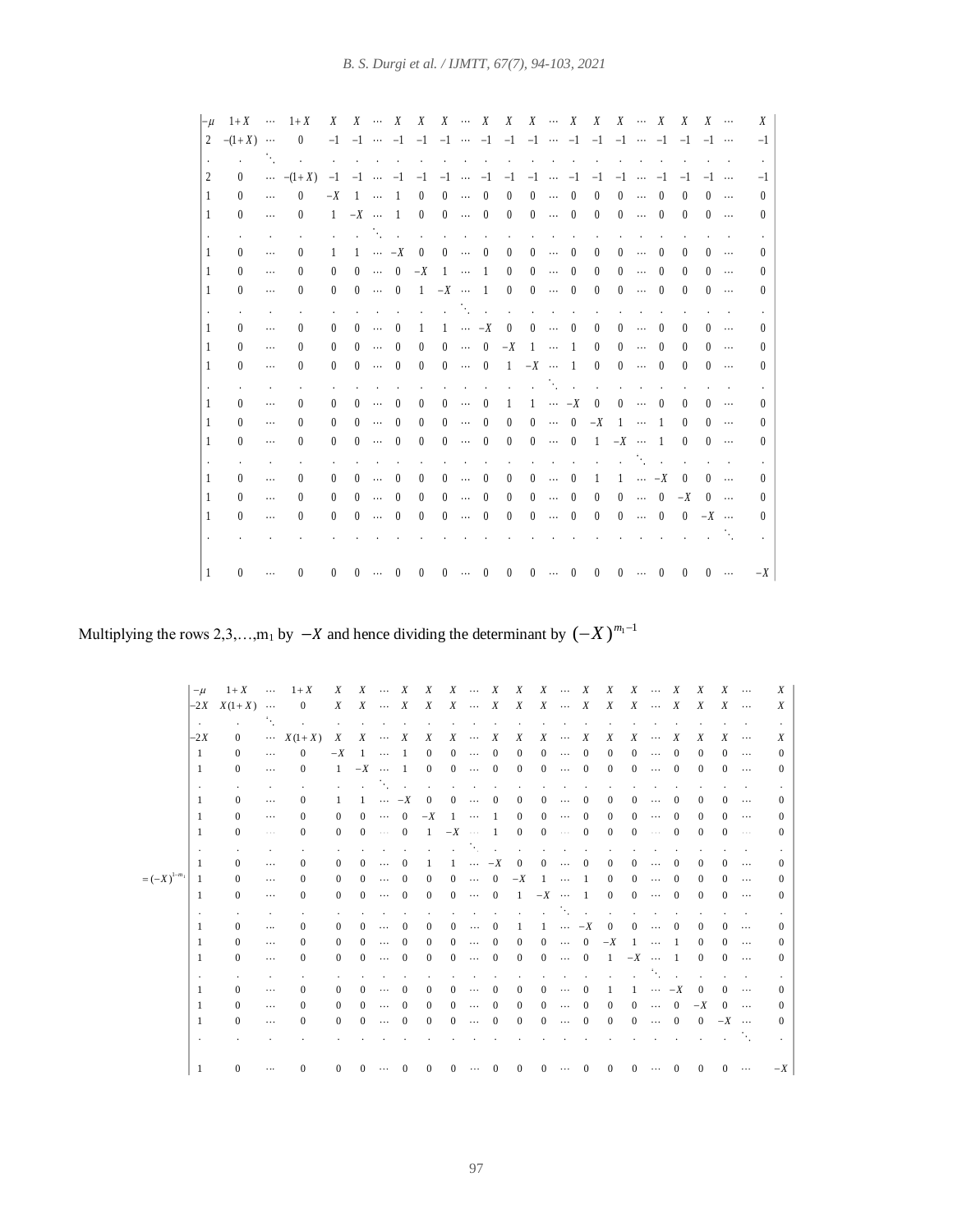| Adding the rows $\sum_{i=1}^{k} m_i k_i + 1, , p$ to the rows 1, 2, , $m_1$ and set $b = p - \sum_{i=1}^{k} m_i k_i - \mu$ , $c = p - \sum_{i=1}^{k} m_i k_i - 2X$ |                      |                            |                                         |                |                                  |              |                                           |                |                                                                                                                        |              |              |                |              |                |                                                   |              |                                                                                                                               |                              |          |
|--------------------------------------------------------------------------------------------------------------------------------------------------------------------|----------------------|----------------------------|-----------------------------------------|----------------|----------------------------------|--------------|-------------------------------------------|----------------|------------------------------------------------------------------------------------------------------------------------|--------------|--------------|----------------|--------------|----------------|---------------------------------------------------|--------------|-------------------------------------------------------------------------------------------------------------------------------|------------------------------|----------|
|                                                                                                                                                                    |                      |                            | $1+X$ $1+X$ x x  x x x  x x x  x x x  x |                |                                  |              |                                           |                |                                                                                                                        |              |              |                |              |                |                                                   |              |                                                                                                                               |                              |          |
|                                                                                                                                                                    | $ c \tX(1+X) \cdots$ |                            | $\overline{0}$                          |                |                                  |              |                                           |                | X X ··· X X X ··· X X X ··· X X X ··· X                                                                                |              |              |                |              |                |                                                   |              | $\Omega$                                                                                                                      | $(1 \ldots$                  | $\Omega$ |
|                                                                                                                                                                    |                      |                            |                                         |                |                                  |              |                                           |                |                                                                                                                        |              |              |                |              |                |                                                   |              |                                                                                                                               |                              |          |
|                                                                                                                                                                    | $\Omega$             |                            | $\cdots X(1+X)$                         |                |                                  |              |                                           |                | $X$ $X$ $\cdots$ $X$ $X$ $X$ $\cdots$ $X$ $X$ $X$ $\cdots$ $X$                                                         |              |              |                |              |                | $X \quad X \quad \cdots \quad X$                  |              | $\Omega$                                                                                                                      | $0 \cdots$                   | $\Omega$ |
|                                                                                                                                                                    | $\Omega$             | $\ldots$                   | $\Omega$                                |                | $-X$ 1 $\cdots$ 1                |              |                                           | $\mathbf{0}$   |                                                                                                                        |              |              | $0 \cdots 0 0$ | $0 \cdots$   | $\overline{0}$ | $0 \quad 0 \quad \cdots \quad 0$                  |              | $\sim 0$                                                                                                                      | $0 \cdots$                   | $\Omega$ |
|                                                                                                                                                                    | $\Omega$             | $\cdots$                   | $\Omega$                                |                | $1 -X \cdots 1$                  |              |                                           |                | $0 \quad 0 \quad \cdots \quad 0 \quad 0$                                                                               |              |              |                |              |                | $0 \cdots 0 0 0 \cdots 0$                         |              |                                                                                                                               |                              | $\Omega$ |
|                                                                                                                                                                    |                      |                            |                                         |                |                                  |              |                                           |                |                                                                                                                        |              |              |                |              |                |                                                   |              |                                                                                                                               |                              |          |
|                                                                                                                                                                    | $\Omega$             | $\ldots$                   | $\Omega$                                |                |                                  |              | $1 \quad 1 \quad \cdots \quad -X \quad 0$ |                |                                                                                                                        |              |              |                |              |                | $0 \cdots 0 0 0 \cdots 0 0 0 \cdots 0$            |              | $\Omega$                                                                                                                      | $0 \cdots$                   | $\Omega$ |
|                                                                                                                                                                    | $\Omega$             | $\ldots$                   |                                         |                |                                  |              |                                           |                | $0 \t 0 \t \cdots \t 0 \t -X \t 1 \t \cdots \t 1$                                                                      |              |              | $\sim 0$       | $0 \cdots 0$ |                | $0 \quad 0 \quad \cdots \quad 0$                  |              |                                                                                                                               | $0 \cdots$                   |          |
|                                                                                                                                                                    | $\Omega$             | $\dots$                    |                                         | $\theta$       |                                  |              |                                           |                | $0 \cdots 0 \quad 1 \quad -X \quad \cdots \quad 1$                                                                     |              |              | $\overline{0}$ | $0 \cdots 0$ |                | $0 \quad 0 \quad \cdots \quad 0$                  |              |                                                                                                                               | $\sim$ 100 $\sim$ 100 $\sim$ | $\Omega$ |
|                                                                                                                                                                    |                      |                            |                                         |                |                                  |              |                                           |                |                                                                                                                        |              |              |                |              |                |                                                   |              |                                                                                                                               |                              |          |
| $=(-X)^{1-m_1}\begin{vmatrix} 1 & 0 & \cdots & 0 \\ 1 & 0 & \cdots & 0 \\ 1 & 0 & \cdots & 0 \end{vmatrix}$                                                        |                      |                            |                                         |                |                                  |              |                                           |                | $0 \qquad 0 \qquad \cdots \qquad 0 \qquad 1 \qquad 1 \qquad \cdots \qquad -X \qquad 0 \qquad 0 \qquad \cdots \qquad 0$ |              |              |                |              |                | $0 \quad 0 \quad \cdots \quad 0$                  |              | $\sim 0$                                                                                                                      | $0 \cdots$                   | $\Omega$ |
|                                                                                                                                                                    |                      |                            |                                         |                |                                  |              |                                           |                | $0 \t 0 \t \cdots \t 0 \t 0 \t 0 \t \cdots \t 0 \t -X \t 1 \t \cdots \t 1$                                             |              |              |                |              |                | $0 \quad 0 \quad \cdots$                          |              | $\overline{0}$                                                                                                                |                              |          |
|                                                                                                                                                                    |                      |                            |                                         |                | $0 \quad 0 \quad \cdots \quad 0$ |              |                                           |                | $0 \t 0 \t \cdots \t 0 \t 1 \t -X \t \cdots \t 1$                                                                      |              |              |                |              |                | $0 \quad 0 \quad \cdots \quad 0$                  |              |                                                                                                                               | $0 \cdots$                   | $\Omega$ |
|                                                                                                                                                                    |                      |                            |                                         |                |                                  |              |                                           |                |                                                                                                                        |              |              |                |              |                |                                                   |              |                                                                                                                               |                              |          |
|                                                                                                                                                                    | $\theta$             | $\sim$ $\sim$              | $\overline{0}$                          | $\overline{0}$ | $0 \cdots$                       |              | $\overline{0}$                            | $\overline{0}$ |                                                                                                                        |              | $0 \cdots 0$ |                |              |                | $1 \quad 1 \quad \cdots \quad -X \quad 0$         | $0 \cdots 0$ | $\overline{0}$                                                                                                                | $0 \cdots$                   | $\Omega$ |
|                                                                                                                                                                    | $\overline{0}$       | $\sim$ 100 $\pm$ 100 $\pm$ | $\overline{0}$                          | $\bf{0}$       |                                  | $0 \cdots 0$ |                                           |                | $0 \quad 0 \quad \cdots \quad 0$                                                                                       |              |              |                |              |                | $0 \t 0 \t \cdots \t 0 \t -X \t 1 \t \cdots \t 1$ |              | $\overline{0}$                                                                                                                | $0 \cdots$                   |          |
|                                                                                                                                                                    | $\Omega$             | $\cdots$                   |                                         | $\Omega$       |                                  | $0 \cdots 0$ |                                           | $\Omega$       |                                                                                                                        | $0 \cdots 0$ |              |                |              |                | $0 \t 0 \t \cdots \t 0 \t 1 \t -X \t \cdots \t 1$ |              | $\left( \right)$                                                                                                              | $0 \cdots$                   | $\Omega$ |
|                                                                                                                                                                    |                      |                            |                                         |                |                                  |              |                                           |                |                                                                                                                        |              |              |                |              |                |                                                   |              |                                                                                                                               |                              |          |
|                                                                                                                                                                    | $\Omega$             | $\sim 100$ and $\sim 100$  |                                         | $\Omega$       |                                  | $0 \cdots$   | $\overline{0}$                            |                | $0 \quad 0 \quad \cdots \quad 0$                                                                                       |              |              | $\overline{0}$ |              |                | $0 \cdots 0 \quad 1 \quad 1 \cdots -X$            |              | $\overline{0}$                                                                                                                | $0 \cdots$                   | $\Omega$ |
|                                                                                                                                                                    | $\overline{0}$       | $\cdots$                   |                                         | $\theta$       |                                  | $0 \cdots 0$ |                                           | $\overline{0}$ |                                                                                                                        |              | $0 \cdots 0$ | $\sim 0$       |              |                |                                                   |              | $0 \cdots 0 0 0 \cdots 0 -X 0 \cdots$                                                                                         |                              | $\Omega$ |
|                                                                                                                                                                    | 0                    | $\cdots$                   |                                         | $\Omega$       |                                  | $0 \cdots 0$ |                                           | $\theta$       |                                                                                                                        |              |              |                |              |                | $0 \cdots 0 0 0 \cdots 0 0 0 \cdots$              |              | $0 \quad -X \quad \cdots$                                                                                                     |                              | $\Omega$ |
|                                                                                                                                                                    |                      |                            |                                         |                |                                  |              |                                           |                |                                                                                                                        |              |              |                |              |                |                                                   |              |                                                                                                                               |                              |          |
|                                                                                                                                                                    | $\Omega$             |                            | $\Omega$                                |                | $0 \quad 0 \quad \cdots \quad 0$ |              |                                           |                |                                                                                                                        |              |              |                |              |                |                                                   |              | $0\qquad 0\quad \cdots\quad 0\qquad 0\quad 0\quad \cdots\quad 0\qquad 0\quad 0\quad \cdots\quad 0\qquad 0\quad 0\quad \cdots$ |                              | $-X$     |

Above determinant is in the form  $\begin{bmatrix} M & N \\ D & Q \end{bmatrix}$  $\begin{bmatrix} a & b \\ P & Q \end{bmatrix}$ , where *N* is a ZERO block. Therefore, Using Eq.(2), we get,

> 2  $1^{m_i \kappa_i - m_1}$ 1  $(-X)^{p-\sum_{i=1}^{\infty}m_i k_i-m}$  $[D - \mu I] = (-X)$   $i=1$   $|M$  $-\mu I| = (-X)^{p-\sum_{i=1}^{N} m_i k_i - m_1 + 1} |M|$  (3)

Where,

*X* 1 0 0 0 0 0 0 1 1 *X X X X X <sup>c</sup> X X X X X X X X <sup>c</sup> X X X X X X X X <sup>c</sup> X X X X X X X X b X X X X X X X X X M* 1 0 0 0 0 0 0 1 1 1 0 0 0 0 0 0 1 1 1 0 0 0 1 1 0 0 0 1 0 0 0 1 1 0 0 0 1 0 0 0 1 1 0 0 0 0 0 (1 ) 0 (1 ) 0 (1 ) 0 0 1 1 1 | |

Extracting  $1 + X$  from each of the columns 2, 3,..., m<sub>1</sub>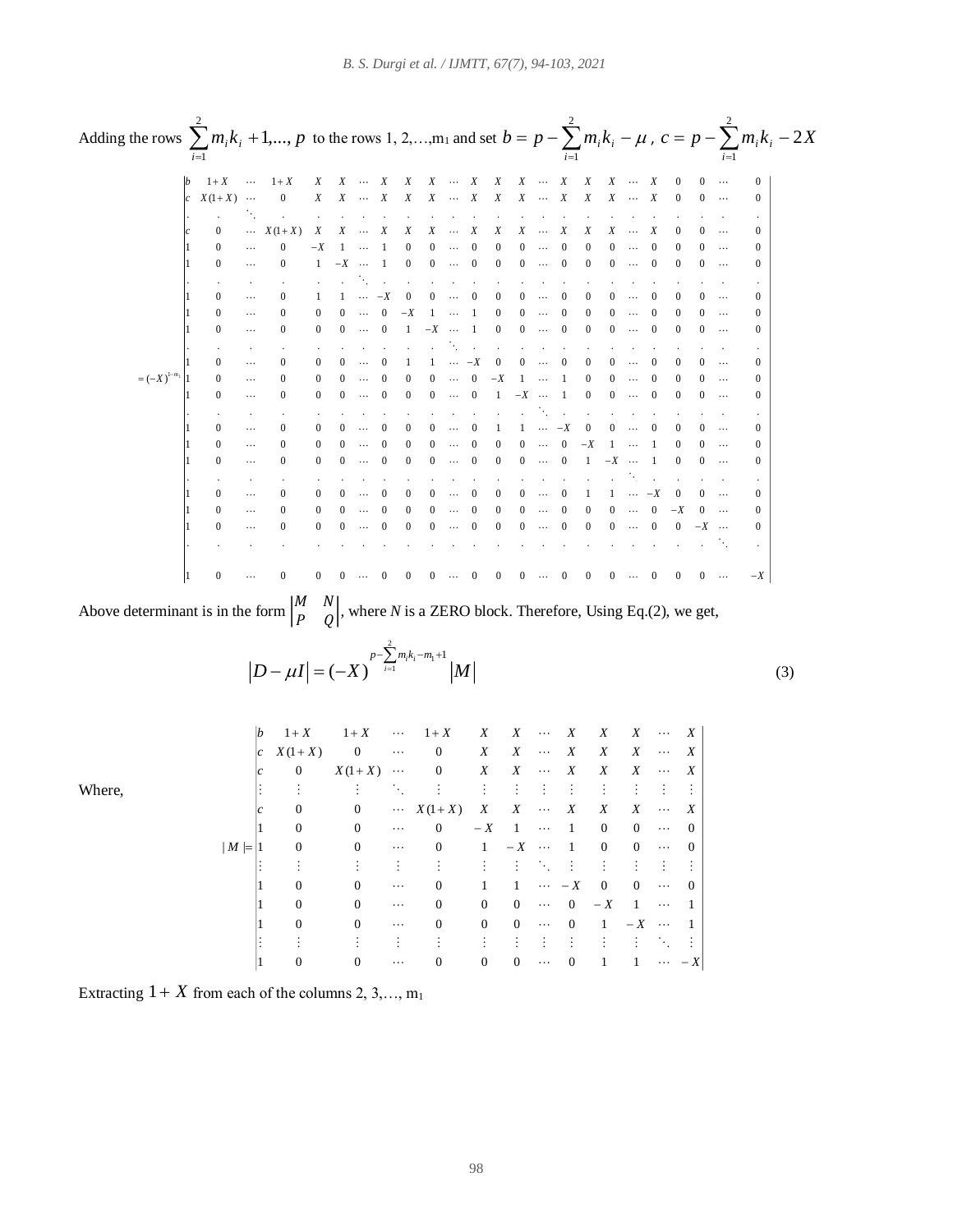<sup>1</sup> 1 1 1 1 0 0 0 0 0 0 1 0 0 0 1 1 0 0 0 (1 ) 1 0 0 0 1 1 0 0 0 1 0 0 0 1 1 0 0 0 1 0 0 0 0 0 0 1 1 1 0 0 0 0 0 0 1 1 1 0 0 0 0 0 0 1 1 *m b X X X X X X c X X X X X X X c X X X X X X X c X X X X X X X X X X X X X X* 

Subtracting the columns  $2,3,...,m_1$  from  $m_1+1,m_1+2,...,m_1k_1+1,m_1k_1+2,...m_2k_2$ 

i.e. Applying 1 1 2 2 2 , 1, 2,..., 1 *C C i <sup>m</sup> <sup>m</sup> <sup>m</sup> k m j <sup>i</sup> <sup>j</sup>* and setting Z=X-m1-1, we get, <sup>1</sup> 1 1 1 1 0 0 0 0 0 0 0 0 0 0 0 0 0 0 0 0 0 0 0 0 0 0 0 0 1 0 0 0 1 1 0 0 0 (1 ) 1 0 0 0 1 1 0 0 0 1 0 0 0 1 1 0 0 0 1 0 0 0 0 0 0 1 1 1 0 0 0 0 0 0 1 1 1 0 0 0 0 0 0 1 1 *m b Z Z Z Z Z Z c X c X c X X X X X X X X* Adding the rows 2 1 <sup>1</sup> <sup>1</sup> 1, 2,..., *i <sup>i</sup> <sup>i</sup> <sup>m</sup> <sup>m</sup> <sup>m</sup> k* to first row and setting *t p m*<sup>1</sup> , we get, 1 2 1 2 1 2 1 1 1 1 1 0 0 0 0 0 0 0 0 0 0 0 0 0 0 0 0 0 0 0 0 0 0 0 0 0 0 0 1 0 0 0 1 1 0 0 0 (1 ) 1 0 0 0 1 1 0 0 0 1 0 0 0 1 1 0 0 0 1 0 0 0 0 0 0 1 1 1 0 0 0 0 0 0 1 1 *m t m m m m m m c X c X c X X X X X X X* 

Subtracting the rows  $m_1 + 2, m_1 + 3, ..., 2m_1$  from  $m_1 + 1$ 

1 0 0 0 0 0 0 1 1

*X*

 $^{-}$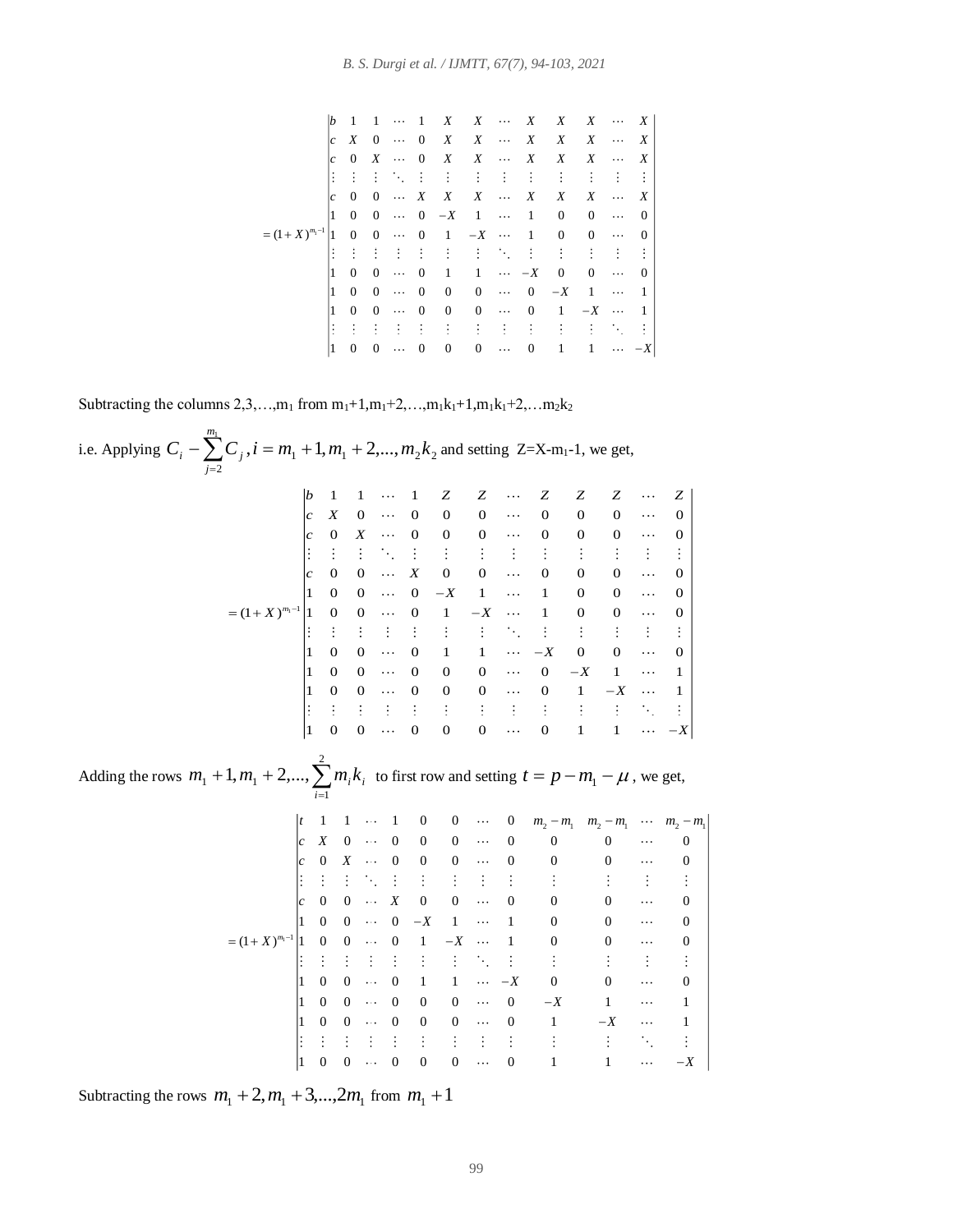## $2m_1 + 2, 2m_1 + 3, \ldots, 2m_1$  from  $2m_1$

.

|                  |     | $i=1$            |              |           |                |                | $i=1$          |           | $\sum m_i k_i - m_2 + 2, , \sum m_i k_i$ from $\sum m_i k_i + 1$<br>$i=1$ |             |             |           |             |
|------------------|-----|------------------|--------------|-----------|----------------|----------------|----------------|-----------|---------------------------------------------------------------------------|-------------|-------------|-----------|-------------|
|                  |     | 1                |              |           |                | $\mathbf{0}$   | $\Omega$       |           | $\Omega$                                                                  | $m_2 - m_1$ | $m_2 - m_1$ | $\cdots$  | $m_2 - m_1$ |
|                  | lc. | $\boldsymbol{X}$ | $\theta$     | $\ddotsc$ | $\Omega$       | $\Omega$       | $\mathbf{0}$   | $\cdots$  |                                                                           | $\Omega$    |             | $\cdots$  |             |
|                  | lc. | $\Omega$         | X            | $\ddotsc$ | $\Omega$       | $\Omega$       | $\theta$       | $\cdots$  |                                                                           | 0           | 0           | $\cdots$  |             |
|                  |     |                  |              |           |                |                |                |           |                                                                           |             |             |           |             |
|                  | lc  | $\Omega$         | $\Omega$     | $\cdots$  | X              | $\Omega$       | $\Omega$       | $\cdots$  | $\Omega$                                                                  | $\Omega$    | 0           | $\cdots$  |             |
|                  |     | $\Omega$         | $\Omega$     | $\cdots$  | $\overline{0}$ | $-X$           | 1              | $\cdots$  |                                                                           | 0           | $\Omega$    | $\cdots$  |             |
| $=(1+X)^{m_1-1}$ | 10  | $\Omega$         | $\mathbf{0}$ | $\ldots$  | $\overline{0}$ |                | $1+X - (1+X)$  | $\ldots$  | $\overline{0}$                                                            | 0           | 0           | $\cdots$  |             |
|                  |     |                  |              |           |                |                |                | ٠.        |                                                                           |             |             |           |             |
|                  | 10  | $\Omega$         | $\Omega$     | $\ddotsc$ | $\Omega$       | $1+X$          |                | $\ldots$  | $-(1+X)$                                                                  | 0           |             | $\cdots$  |             |
|                  |     | $\Omega$         | $\Omega$     | $\ddotsc$ | $\Omega$       | $\Omega$       | $\mathbf{0}$   | $\cdots$  | $\Omega$                                                                  | $-X$        |             | $\cdots$  |             |
|                  | 10  | $\Omega$         | $\Omega$     |           | $\Omega$       | $\mathbf{0}$   | $\overline{0}$ | $\ddotsc$ | $\mathbf{0}$                                                              | $1+X$       | $-(1+X)$    | $\ddotsc$ |             |
|                  |     |                  |              |           |                |                |                | ÷         |                                                                           |             |             |           |             |
|                  | 10  | $\mathbf{0}$     | $\Omega$     |           | $\mathbf{0}$   | $\overline{0}$ | 0              |           |                                                                           | $1+X$       | 0           | $\cdots$  | $-(1+X)$    |

From second column blocks onwards, in each of the column blocks, adding all the columns to first column, we get,

| t   | 1   | 1   | 0   | 0   | 0   | 0   | $m_2^2 - m_1m_2$ | $m_2 - m_1$ | $m_2 - m_1$ |   |   |
|-----|-----|-----|-----|-----|-----|-----|------------------|-------------|-------------|---|---|
| c   | X   | 0   | 0   | 0   | 0   | 0   | 0                | 0           | 0           | 0 |   |
| c   | 0   | X   | 0   | 0   | 0   | 0   | 0                | 0           | 0           | 0 |   |
| ... | ... | ... | ... | ... | 0   | 0   | 0                | 0           | 0           | 0 |   |
| ... | ... | ... | ... | ... | ... | ... | ...              | ...         | ...         |   |   |
| c   | 0   | 0   | 0   | 0   | 0   | 0   | 0                | 0           | 0           | 0 | 0 |
| ... | ... | ... | 1   | 0   | 0   | 0   | 0                | 0           | 0           |   |   |
| ... | ... | ... | ... | ... | ... | ... | ...              | ...         | ...         |   |   |
| 0   | 0   | 0   | 0   | 0   | 0   | 0   | 0                | 0           | 0           | 0 |   |
| ... | 0   | 0   | 0   |     |     |     |                  |             |             |   |   |

Dividing first column of each column blocks by  $X + m_i - 1$  and subtract all these from  $C_1$ ,

i.e. 
$$
C_1 + \frac{\sum_{i=1}^{2} m_i k_i}{-X + m_2 + 1}
$$
 and setting  $\beta = t - \frac{k_2 (m_2^2 - m_1 m_2)}{-X + m_2 - 1}$ , we get,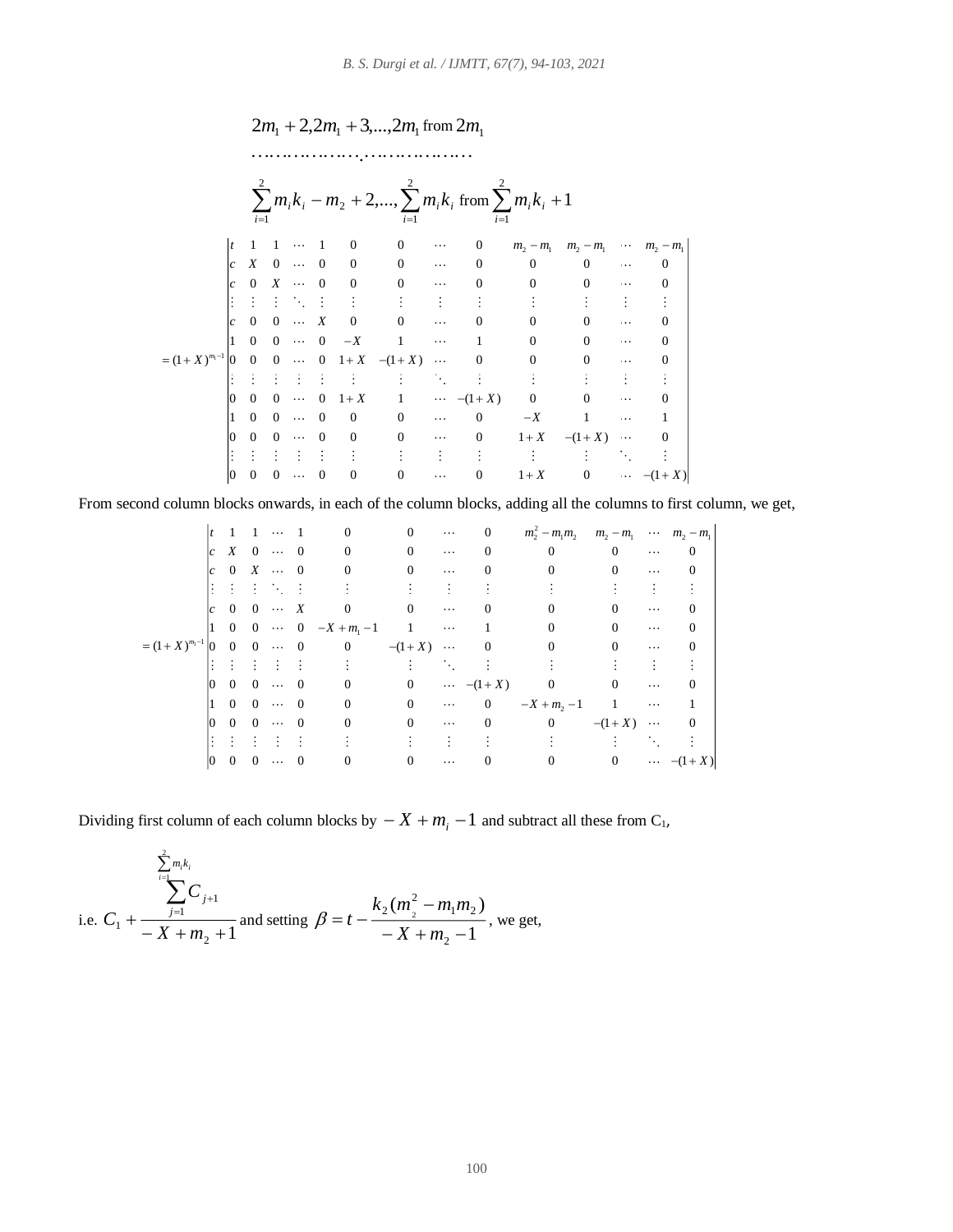1 2 2 1 2 2 1 2 1 1 1 2 1 1 1 0 0 0 0 0 0 0 0 0 0 0 0 0 0 0 0 0 0 0 0 0 0 0 0 0 0 0 0 0 0 0 1 1 1 0 0 0 (1 ) 0 0 0 0 0 (1 ) 0 0 0 0 0 0 0 0 0 0 (1 ) 0 0 0 0 0 0 0 0 0 0 1 1 1 0 0 0 0 0 0 0 0 (1 ) 0 *m m m m m m m m c X c X c X X m X X X X m X* 0 0 0 0 0 0 0 0 0 (1 ) *X*

On simplification, we get,

$$
|M| = (-1)^{\sum_{i=1}^{2} m_i k_i - \sum_{i=1}^{2} k_i - m_1 + 1} (1 + X)^{\sum_{i=1}^{2} m_i k_i - \sum_{i=1}^{2} k_i} (m_1 - X - 1)^{k_1 - 1} (m_2 - X - 1)^{k_2} \begin{vmatrix} \beta & 1 & 1 & \cdots & 1 \\ c & X & 0 & 0 & 0 \\ c & 0 & X & 0 & 0 \\ c & 0 & 0 & 0 & X \end{vmatrix}
$$

Applying  $R_i - R_2$  for i=3,4,...,m<sub>1</sub>, we get,

$$
|M| = (-1)^{\sum_{i=1}^{2} m_i k_i - \sum_{i=1}^{2} k_i - m_1 + 1} (1 + X)^{\sum_{i=1}^{2} m_i k_i - \sum_{i=1}^{2} k_i} (m_1 - X - 1)^{k_1 - 1} (m_2 - X - 1)^{k_2} \begin{vmatrix} \beta & 1 & 1 & \cdots & 1 \\ c & X & 0 & 0 & 0 \\ 0 & -X & X & 0 & 0 \\ 0 & -X & 0 & 0 & X \end{vmatrix}
$$

Operating  $C_2 + \sum_{i=3}$  $\, + \,$ 3 2 *m i*  $C_2 + \sum C_i$ , gives

$$
= (-1)^{\sum_{i=1}^{2} m_{i}k_{i} - \sum_{i=1}^{2} k_{i} - m_{1} + 1} (1 + X)^{\sum_{i=1}^{2} m_{i}k_{i} - \sum_{i=1}^{2} k_{i}} (m_{1} - X - 1)^{k_{1} - 1} (m_{2} - X - 1)^{k_{2}} \begin{vmatrix} \beta & m_{1} - 1 & 1 & \cdots & 1 \\ c & X & 0 & 0 & 0 \\ 0 & 0 & X & 0 & 0 \\ 0 & 0 & 0 & \ddots & 0 \\ 0 & 0 & 0 & X \end{vmatrix}
$$

$$
= (-1)^{\sum_{i=1}^{2} m_{i}k_{i} - \sum_{i=1}^{2} k_{i} - m_{1} + 1} (1 + X)^{\sum_{i=1}^{2} m_{i}k_{i} - \sum_{i=1}^{2} k_{i}} (m_{1} - X - 1)^{k_{1} - 1} (m_{2} - X - 1)^{k_{2}} X^{m_{1} - 2} \begin{vmatrix} \beta & m_{1} - 1 \\ c & X \end{vmatrix}
$$
\nmplification of (5) gives,

\n
$$
M \mid = X^{m_{1} - 2} (1 + X)^{\sum_{i=1}^{2} m_{i}k_{i} - \sum_{i=1}^{2} k_{i}} (m_{1} - X - 1)^{k_{1} - 1} (m_{2} - X - 1)^{k_{2}} \times
$$

Simplification of (5) gives,

$$
= (-1) \t (1 + \lambda) \t (m_1 - \lambda - 1) \t (m_2 - \lambda - 1) \t \lambda \t (m_3 - \lambda - 1) \t (m_4 - \lambda - 1) \t (m_5 - \lambda - 1) \t (m_6 - \lambda - 1) \t (m_7 - \lambda - 1) \t (m_8 - \lambda - 1) \t (m_9 - \lambda - 1) \t (m_9 - \lambda - 1) \t (m_9 - \lambda - 1) \t (m_1 - \lambda - 1) \t (m_1 - \lambda - 1) \t (m_2 - \lambda - 1) \t (m_3 - \lambda - 1) \t (m_1 - \lambda - 1) \t (m_2 - \lambda - 1) \t (m_3 - \lambda - 1) \t (m_1 - \lambda - 1) \t (m_2 - \lambda - 1) \t (m_3 - \lambda - 1) \t (m_4 - \lambda - 1) \t (m_5 - \lambda - 1) \t (m_6 - \lambda - 1) \t (m_7 - \lambda - 1) \t (m_8 - \lambda - 1) \t (m_9 - \lambda - 1) \t (m_1 - \lambda - 1) \t (m_1 - \lambda - 1) \t (m_2 - \lambda - 1) \t (m_3 - \lambda - 1) \t (m_1 - \lambda - 1) \t (m_2 - \lambda - 1) \t (m_3 - \lambda - 1) \t (m_3 - \lambda - 1) \t (m_3 - \lambda - 1) \t (m_3 - \lambda - 1) \t (m_3 - \lambda - 1) \t (m_3 - \lambda - 1) \t (m_3 - \lambda - 1) \t (m_3 - \lambda - 1) \t (m_3 - \lambda - 1) \t (m_3 - \lambda - 1) \t (m_3 - \lambda - 1) \t (m_3 - \lambda - 1) \t (m_3 - \lambda - 1) \t (m_1 - \lambda - 1) \t (m_2 - \lambda - 1) \t (m_3 - \lambda - 1) \t (m_2 - \lambda - 1) \t (m_3 - \lambda - 1) \t (m_3 - \lambda - 1) \t (m_4 - \lambda - 1) \t (m_5 - \lambda - 1) \t (m_6 - \lambda - 1) \t (m_7 - \lambda - 1) \t (m_8 - \lambda - 1) \t
$$

Using (5) in (3), and multiplying the obtained result by  $(-1)^{p}$ , we get the result of Theorem 2.1.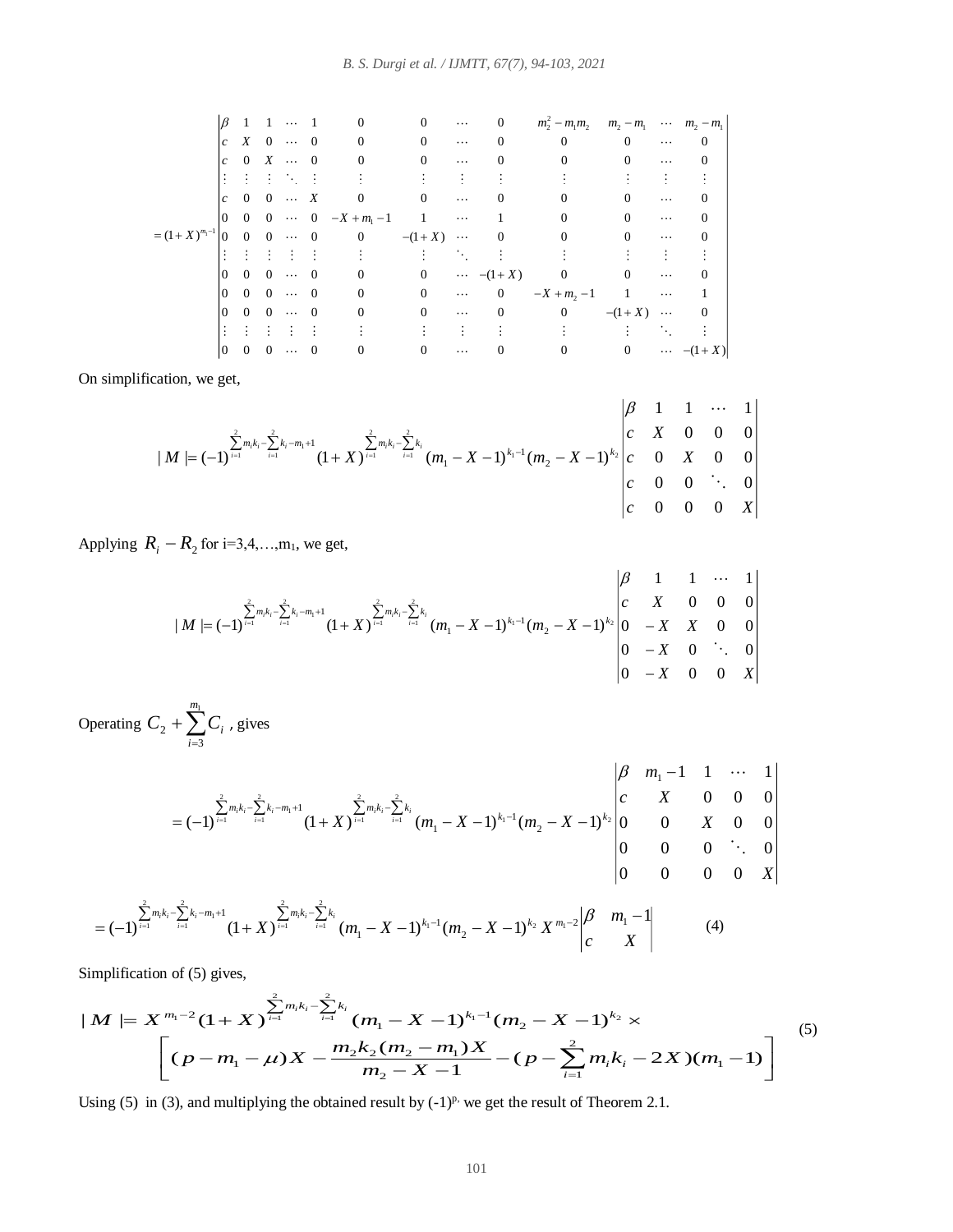## **III. DISTANCE SPECTRA AND DISTANCE ENERGY OF**  $\mathit{K}_{c_{p}}\left(p,\left(m_{1},k_{1}\right),\left(m_{2},k_{2}\right)\right)$

Theorem 3.1. For  $p \ge 3$ , 2 1 *i i i*  $\sum_{i=1}^{n} m_i k_i < p$ , the distance spectra of  $K_{c_p}(p, m, k)$  contains the D-eigenvalues

| $-1$       | $(p - \sum m_i k_i - 1$ times),<br>$i=1$              |
|------------|-------------------------------------------------------|
| $-2$       | $(\sum m_i k_i - \sum k_i)$ times),<br>$i=1$<br>$i=1$ |
| $m_1-2$    | $(k_1-1$ times),                                      |
| $m2-2$     | $(k2-1 times)$ ,                                      |
| $\alpha_1$ | $(1 \text{ time})$ ,                                  |
| $\alpha_2$ | $(1 \text{ time})$ .                                  |
| $\alpha_3$ | $(1 \text{ time})$                                    |

Where  $\alpha_1$ ,  $\alpha_2$  and  $\alpha_3$  are the roots of the equation

$$
\{(p-m_1-\mu)(m_2-\mu-2)-m_2k_2(m_2-m_1)\}(1+\mu)-\{p-\sum_{i=1}^2m_ik_i-2(1+\mu)\}(m_2-\mu-2)(m_1-1)=0\}
$$
Proof: Proof follows easily by Theorem 2.1

Proof: Proof follows easily by Theorem 2.1.

Theorem 3.2. For 
$$
p \ge 3
$$
,  $\sum_{i=1}^{2} m_i k_i < p$ , the distance energy of  $K_{c_p}(p,m,k)$  is  
\n
$$
E_D[K_{c_p}(p,m,k)] = p + 2 \sum_{i=1}^{2} m_i k_i - 4 \sum_{i=1}^{2} k_i - \sum_{i=1}^{2} m_i + 3 + |\alpha_1| + |\alpha_2| + |\alpha_3|
$$
\nProof. D-energy of G is given by  $E_D(G) = \sum_{i=1}^{p} |\mu_i|$ , where  $\mu_i$  is D-eigenvalue of G, for  $i = 1, 2, ..., p$ . Hence the result of Theorem 3.2. follows by using the D-spectra obtained in Theorem 3.1.  
\nDefinition 3.1 [12]: Let  $K_{m_i}$ ;  $i = 1, 2, ..., l$ , are the *l* independent complete subgraphs of  $K_p$ . The graph obtained by deleting all

the edges of 
$$
\sum_{i=1}^{l} k_i
$$
, independent complete subgraphs  $K_{m_1}(k_1 \text{ copies}), K_{m_2}(k_2 \text{ copies}), \ldots, K_{m_l}(k_l \text{ copies})$  from a complete

graph 
$$
K_p
$$
 is denoted by  $K_{c_p}$   $(p, (m_1, k_1), (m_2, k_2), ..., (m_l, k_l))$ , such that  $\sum_{i=1}^{l} m_i k_i \leq p$ .

Theorem 3.4. Let p,  $m_i, k_i$ ,  $i = 1, 2, ..., l$  are positive integers with 1 *i i i*  $\sum_{i=1}^{n} m_i k_i \leq p$ . Then for  $p \geq 3$ , the distance polynomial

of 
$$
K_{c_p}(p,(m_1,k_1),(m_2,k_2),..., (m_l,k_l))
$$
 is,  
\n
$$
\phi(K_{c_p}(p,(m_1,k_1),(m_2,k_2),..., (m_l,k_l)) : \mu) =
$$
\n
$$
(1+\mu)^{p-\sum_{i=1}^{l}m_ik_i-1} (2+\mu)^{\sum_{i=1}^{l}m_ik_i-\sum_{i=1}^{l}k_i} (m_1-\mu-2)^{k_1-1} \times
$$
\n
$$
\prod_{i=2}^{l} (m_i-\mu-2)^{k_i} \times \{[(p-m_1-\mu)(1+\mu)-\sum_{i=2}^{l} \frac{k_i(1+\mu)(m_i^2-m_1m_i)}{m_i-\mu-2}-(p-\sum_{i=1}^{l}m_ik_i-2\mu-2)(m_1-1)\}
$$

Proof. Proof of this theorem is omitted as it follows on the same lines as that of Theorem 2.1.